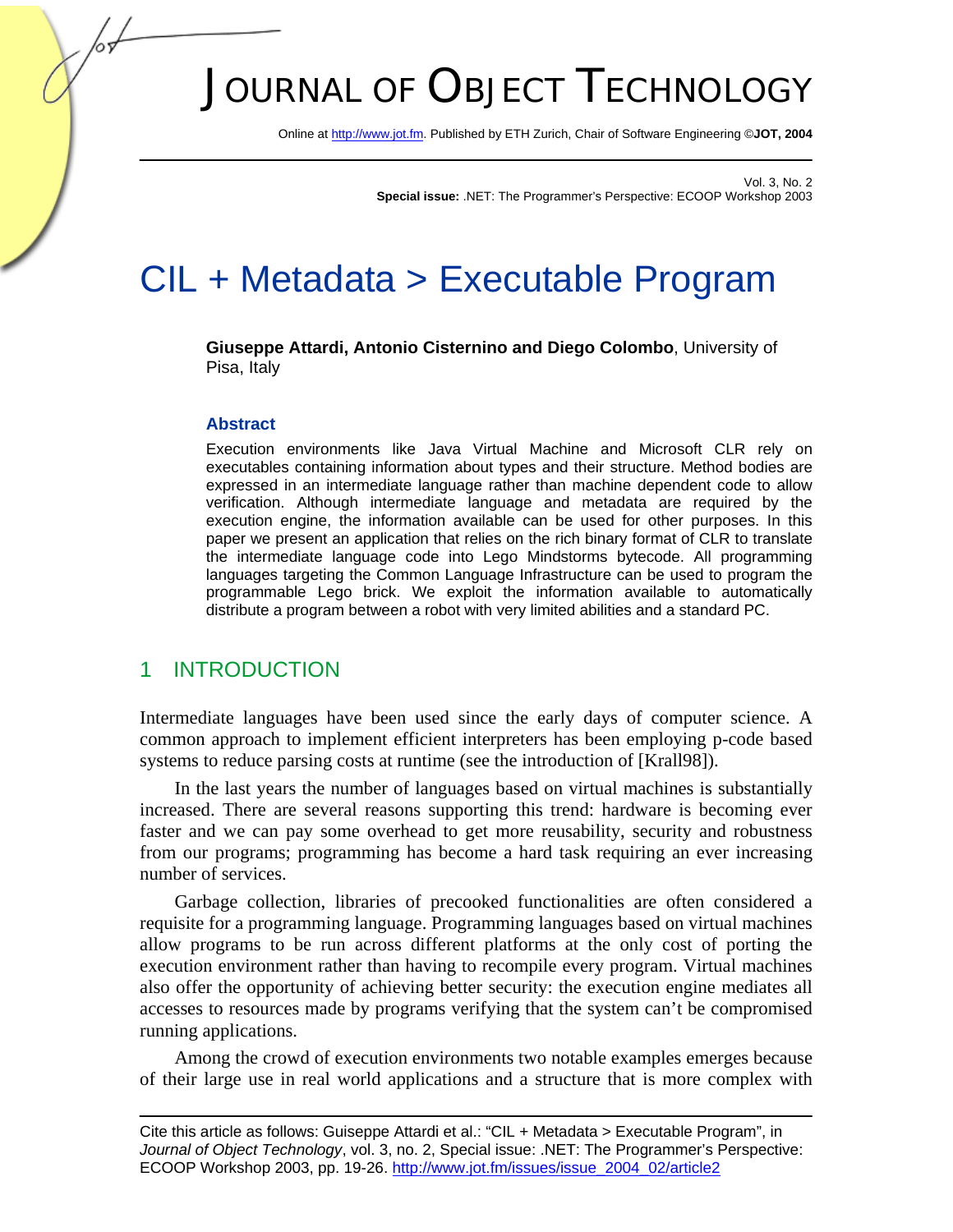respect to the others: Java Virtual Machine [LiYe99] and Microsoft Common Language Runtime (CLR) [EC335, ISO271]. Both environments distinguish somewhat themselves from the others because of the set of services that are provided at runtime. In particular types and verification have a significant impact on the overall design of the runtime. A major consequence of this fact is that the amount of information about programming abstractions is not thrown away during compilation in favor of a simpler, though equivalent, program expressed in a bytecode with simple instructions.

In this paper we discuss how the metadata and the intermediate language used to describe types of such runtimes can be useful for purposes other than execution. Tasks such as static analysis or bytecode manipulation are simplified because of the abstraction level provided by the intermediate language. To make our statement more concrete we describe a compiler that translates a particular class of .NET binaries into programs executable on the Lego's programmable brick RCX [HaLP99].

### 2 WHAT KIND OF INFORMATION IS AVAILABLE?

Describing a type-system is a tough job. In Partition II of Common Language Infrastructure (CLI) standard [EC335, ISO271] the metadata format used by .NET assemblies is defined. A single assembly describes a set of types and may contain references to other assemblies. Thirty-six tables are used to describe all the types contained in the assembly and their relation with types contained in other assemblies.

Metadata contain all the information related to types and their structure. Both in JVM and CLR binary formats it is possible to include additional information to metadata<sup>1</sup>. Method bodies are defined using the intermediate language, though they are not accessible through reflection abilities. Nevertheless several libraries have been developed to address this issue; in our system based on .NET we used CLIFileReader library [CistCFR].

The choice of representing types and code in intermediate language form, rather than machine code, is somewhat constrained because of design goals. Without information on types it's almost impossible to have general support for dynamic loading of modules (one weakness of COM [Rog97] was the incomplete type system), reducing reuse of software. Besides the ability of verifying that types are used correctly help to avoid memory corruption due to misuse of programming abstractions: this contributes to reduce the corruption of the execution state and implement security checks.

Types are good for software reuse because are one of the foundations of modern programming languages. Traditionally runtimes, like C runtime or even ML [OCVM] runtime, share a little amount of programming abstractions with the programming

l

<sup>&</sup>lt;sup>1</sup> In .NET the ability of annotating metadata is exposed in programming languages such C# [EC334, ISO270]: all programming elements exposed through reflection (types, methods, assemblies and so on) can be annotated by means custom attributes. Java bytecode [LiYe99] can also contain custom information (class file attributes) though this feature isn't exposed to the language: it was conceived to support programming tools like debuggers.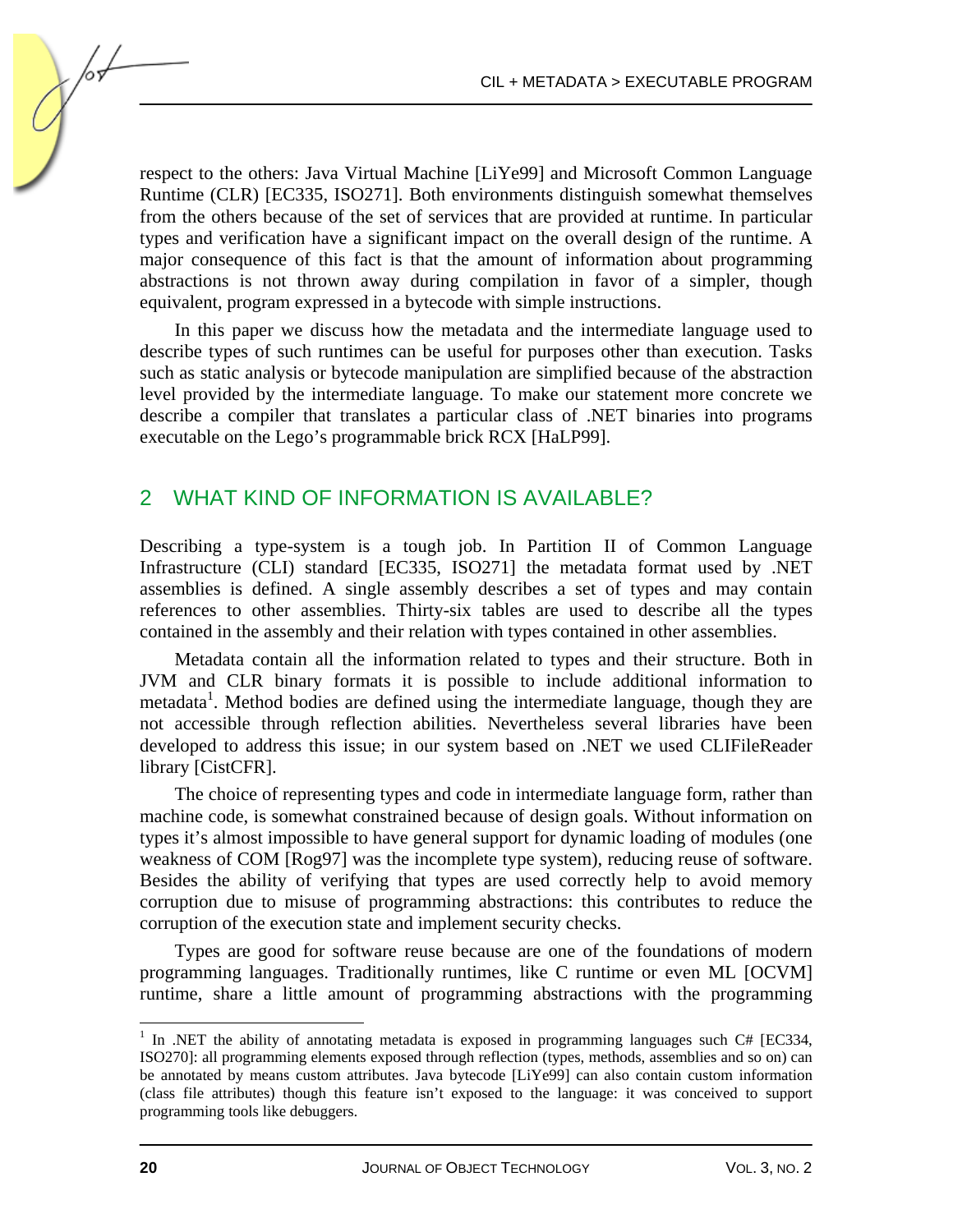language: in C just numbers are the same used by the processor, in ML a little bit more. When types become a shared abstraction between the execution environment and the programming language a larger amount of information is made available about a program to the runtime and to all the other programs interested in code analysis. Partial evaluators and programs alike can even execute these binaries with different semantics from the one of the execution environment. The simplicity of manipulate intermediate language and metadata makes possible code analysis that would be hard to do in other contexts. In [MaYo01, TSNP02, Cist03] are reported examples of analysis and manipulation of binaries for CLR and JVM.

Besides ordinary code analysis, the fact that types are shared between execution environment and the programming language implies that it is possible to provide libraries without implementation. The programmer makes use of such libraries and its invocation to library methods and types are used as placeholders into the binary format for further processing. After compilation programs may manipulate the output looking for special patterns inside the intermediate language, types and metadata. The post processing may be done for several reasons: in [Cist03] it is done for runtime code generation; a post processor would optimize patterns deriving from the use of domain specific operators; some aspect could be interwoven into the code; the executable is translated into an executable for a different platform.

In the rest of this paper we outline the structure of a compiler we developed to translate .NET assemblies into programs for Lego Mindstorms. The compiler is an example of how the information contained into binaries can be used for purposes different from execution.

#### 3 PROGRAMMING LEGO BRICK IN C#

The following program is a simple example:

```
public class SimpleBrick : RCX2 { 
   public int guard; 
   [FunctionType(Function.Task, 0)] 
   public void Main() { 
    quard = 1;while (guard != 0) {
       PlaySystemSound(Sounds.sweepdown); 
       Wait(50); 
 } 
 } 
   [FunctionType(Function.Task, 1)] 
   public void Alert(){ 
    while (guard != 0) guard = Sensor1(); 
 } 
}
```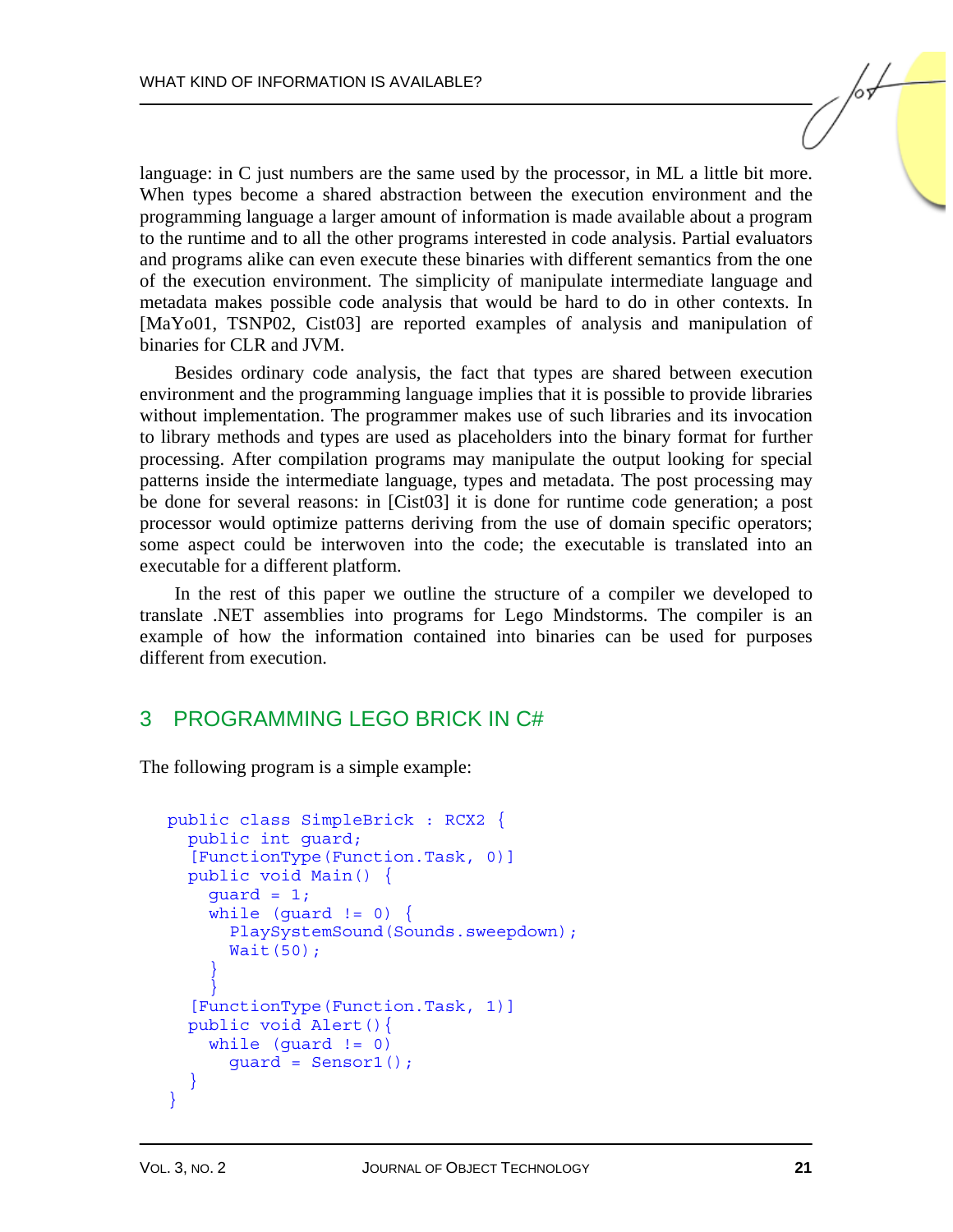A program that should be executed on the RCX brick is contained in a single class; in our example SimpleBrick. We note that the class inherits from a base class representing the type of the brick<sup>2</sup> that we want to program, in the example  $R$ CX2.

The class has a single field called guard that is used in the two methods of the class Main and Alert. Lego VM supports up to ten threads executing tasks concurrently. We have used custom attributes to define the mapping between class methods and brick tasks. The custom attribute FunctionType is a trivial object whose purpose is to indicate to the compiler how to deal with it. In the example the two methods are mapped into brick tasks.

It is worth noting that we could have used the Thread class to represent tasks within the brick. We have avoided this solution because a brick tasks are different from threads, making hard to map the abstractions provided by .NET threads into the simpler task. Moreover from a teaching standpoint it is better to think that methods are executed by different threads rather than having to declare how to spawn threads. Thus we have decided to not expose any threading facility and provide a simpler interface.

The sample program activates two tasks on the brick: the task Main polls the field guard until it becomes 0, at each poll it plays a beep and waits 50 milliseconds before the subsequent check. The task associated to method Alert simply reads the value from a sensor and stores it into guard; also in this case when the value read from the sensor number 1 is 0 the task exits.

It is important to note that methods Sensor1, Wait, and PlaySystemSound are methods inherited from RCX2 class. We rely on the type checking to constrain the set of available functions into the class. Type checking is also used to check constants like Sounds.Sweepdown.

So can we use windows or databases on the small brick? Of course not! The compiler is aware of the target brick and it checks that the intermediate language associated with a method is compatible with the expressive power of the virtual machine running on the brick.

We have shown a C# program, but we could have chosen also other languages: Visual Basic, Java Script, SML and all the other languages available for .NET. This is possible because we translate the output of the compiler: in few months we have more than doubled the number of languages available to program Lego Mindstorms.

Since its launch many people have contributed in developing programming languages and tools to control Lego Robots. At university of Berlin gcc has been modified to generate code for the processor embedded into the brick. A popular programming language for Lego Mindstorms is Not Quite C (NQC) [NQC] which is a language derived from C. A significant effort has been spent in implementing a full programming language that doesn't provide even the for command. An attempt of implementing a Java Virtual Machine for the Lego Brick is ongoing as an open source initiative.

<sup>&</sup>lt;sup>2</sup> There are different versions of the programmable brick: RCX 1.0, RCX 2.0, Scout, SpyBot and CyberMaster.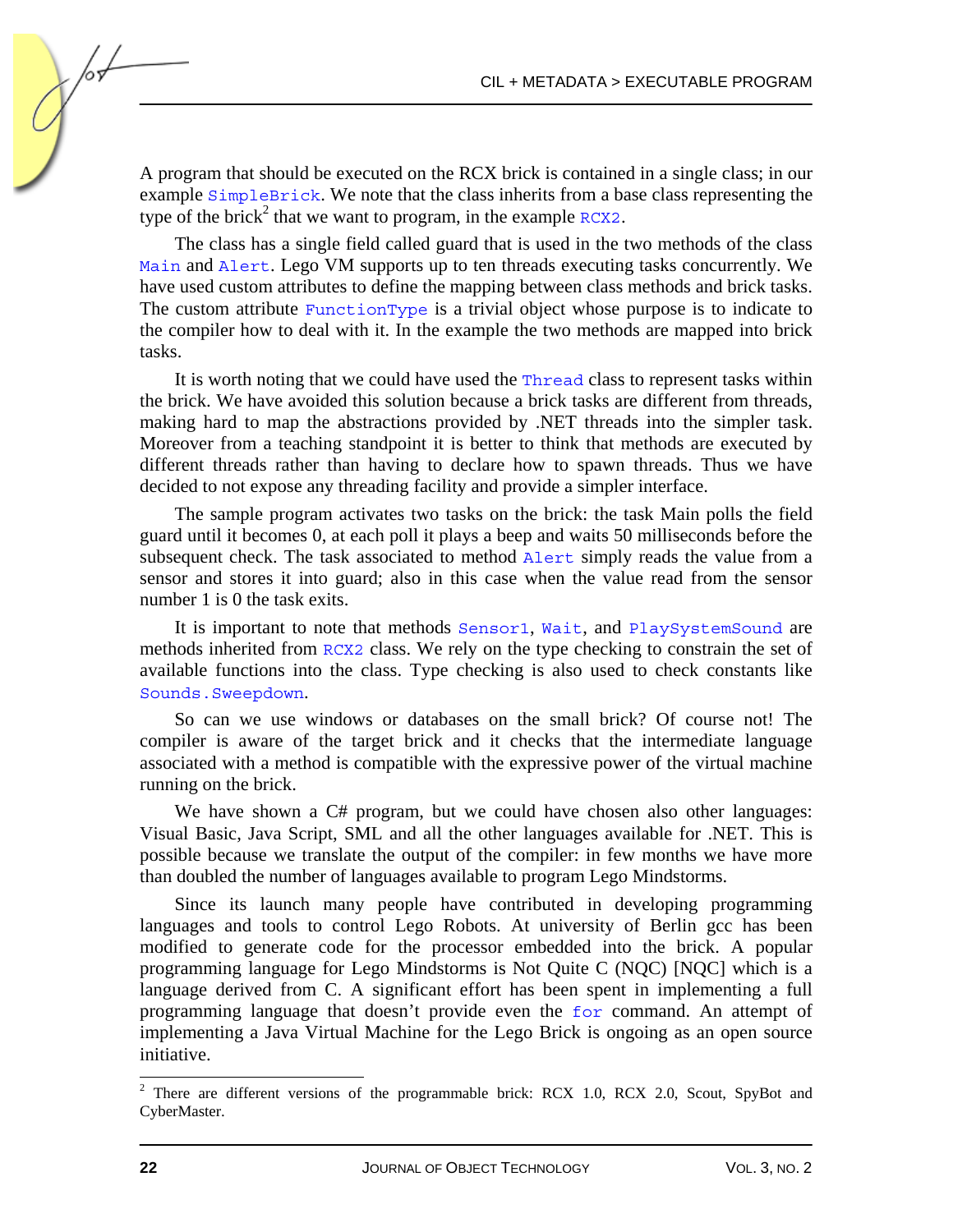We believe that our approach has the advantage of exploiting the whole infrastructure provided by .NET providing the same functionalities of the other systems obtained with a small amount of effort.

### 4 THE COMPILER

The compiler takes as input a .NET assembly. The first step of compilation inspects the assembly using reflection facilities provided by CLR looking for classes that inherits from the classes representing known bricks.

When a class that should be compiled is found, the compiler inspects its methods and fields. Only methods labeled with custom attributes are considered and the compilation fails is class fields are of types different than int. This limitation is because the Lego VM [LegoSdk] supports only integer types. Compiled methods should have the signature void  $f()$ .

The compilation of method bodies requires a mapping from CIL op-codes into Lego VM ones. This conversion is not straightforward because the Lego VM is register based whereas CLR is a stack based VM.

The Lego brick provides 32 global integer variables (available from all tasks) and 16 integer variables local to each task. We mapped class fields into global variables; local variables have been used to emulate the operand stack and (integer) variables local to methods. Of course the maximum stack height (available in the metadata) together with the number of local variables used in a method shouldn't be greater than 16, otherwise the compiler raises an error.

Lego VM provides special operators to read sensors and control motors. We use instance method inherited from the base class to represent these operators. These methods have a dummy implementation and are used only to indicate where special instructions should be generated.

The instance method invocation has a fingerprint easy to detect inside intermediate language. The first step consists in loading the this reference on the operands stack with the instruction  $\frac{1}{\text{darg}}$ . O. Then a sequence of instructions follows to load the arguments that should be passed to the method. Finally the callvirt instruction is used to invoke the method. The compiler recognizes such patterns and replaces these instructions with the appropriate Lego instruction.

This approach can be used also to provide advanced functionalities such as automatic distribution of computations between the brick and the PC. When the compiler finds a method invocation that doesn't corresponds to a special method it generates an RPC invocation that sends the method request through the onboard IR port and waits for an answer from the PC. The server on the PC can also be automatically generated exploiting metadata.

In addition to IL patterns recognized to generate special operators, the compiler looks for patterns that can be optimized generating smaller code. The result of this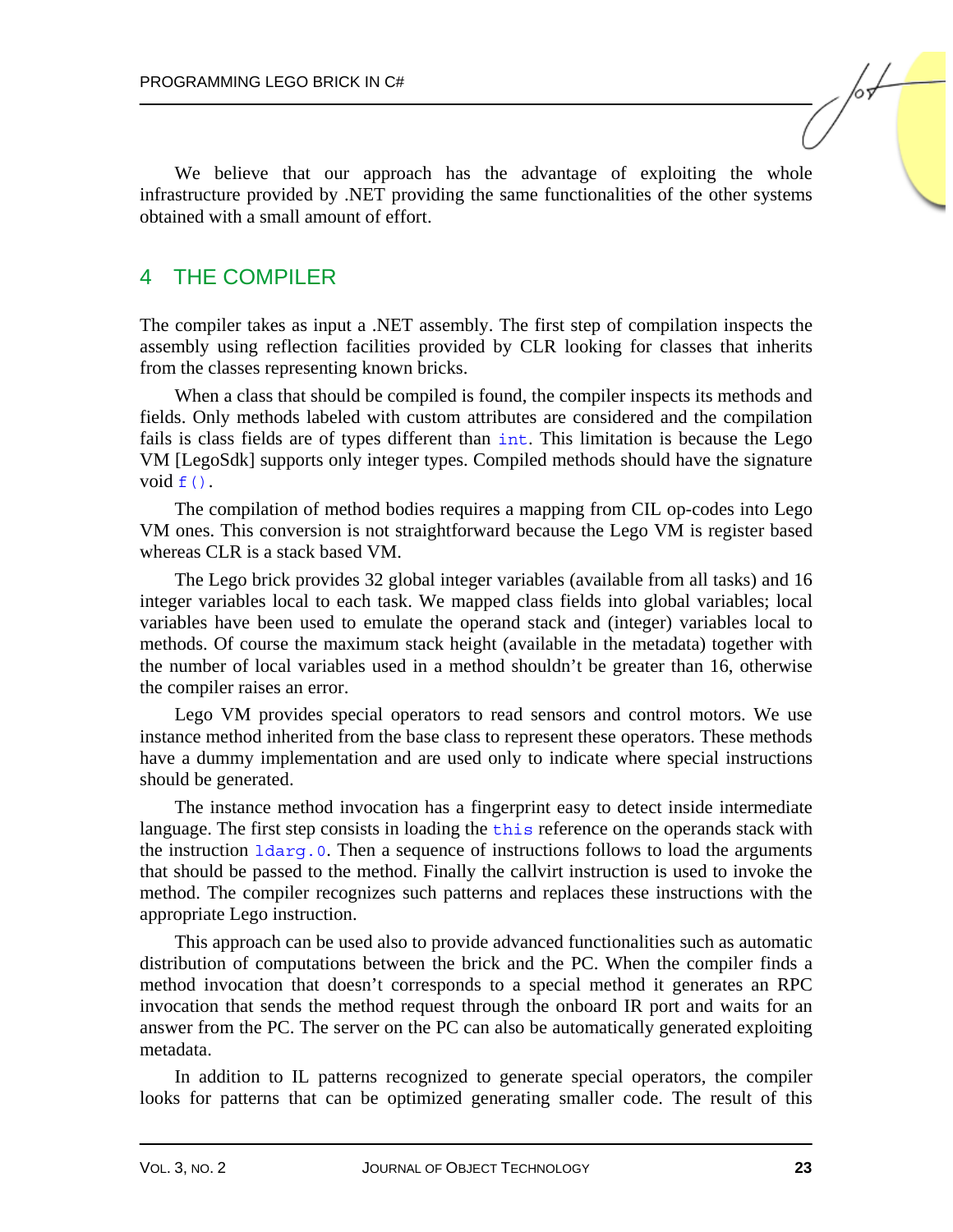(simple) optimization step is that the generated code has the same size of the output of NQC compiler for the same program.

## 5 CONCLUSIONS

/or

Development of Mindstorms compiler taught us that the information available into executables files for JVM and CLR are so rich that these files can be used for purposes different from simple execution. Moreover sharing of the same notion of type between programming language and execution environment allow the development of libraries that provide the illusion of doing something to the programmer. In fact these libraries are used to encode information into executables that can be used by other programs, together with metadata, to manipulate the binary code.

We used this technique to compile a particular subset of .NET classes into programs that are executed on the Lego Mindstorms. The compiler has been developed in few months as a toy project; this fact shows how powerful can be the manipulation of executables: we had the opportunity of focusing our effort on the translation phase rather than spending a large amount of time in implementing our own programming language.

Although we have used .NET the same approach could have been employed for Java bytecode, though .NET assemblies contain more information than Java's class files.

## REFERENCES

- [CTHL] Calcagno, C., Taha, W., Huang, L., Leroy, X., *A Bytecode-Compiled, Typesafe*, Multi-Stage Languag[e, http://citeseer.nj.nec.com/460583.html.](http://citeseer.nj.nec.com/460583.html)
- [Cist03] Cisternino, A., "Multi-Stage and Meta-Programming Support in Strongly Typed Execution Engines", PhD Thesis, May 2003, available at [http://www.di.unipi.it/phd/tesi/tesi\\_2003/PhDthesis\\_Cisternino.ps.gz.](http://www.di.unipi.it/phd/tesi/tesi_2003/PhDthesis_Cisternino.ps.gz)
- [EC334] ECMA 334, "C# Language Specification", [http://www.ecma.ch/ecma1/](http://www.ecma.ch/ecma1/STAND/ecma-334.htm) [STAND/ecma-334.htm.](http://www.ecma.ch/ecma1/STAND/ecma-334.htm)
- [EC335] ECMA 335, "Common Language Infrastructure (CLI)"[, http://www.ecma.ch/](http://www.ecma.ch/ecma1/STAND/ecma-335.htm) [ecma1/STAND/ecma-335.htm.](http://www.ecma.ch/ecma1/STAND/ecma-335.htm)
- [ISO270] ISO/IEC 23270, "Information technology C# Language Specification", available at<http://www.iso.org/>
- [ISO271] ISO/IEC 23271, "Information technology Common Language Infrastructure", available a[t http://www.iso.org/](http://www.iso.org/)
- [KCC99] Kamin, S., Callahan, M., Clausen, L., "Lightweight and generative components II: Binary-level components", in *Proceedings of SAIG00*, 28-50, 1999.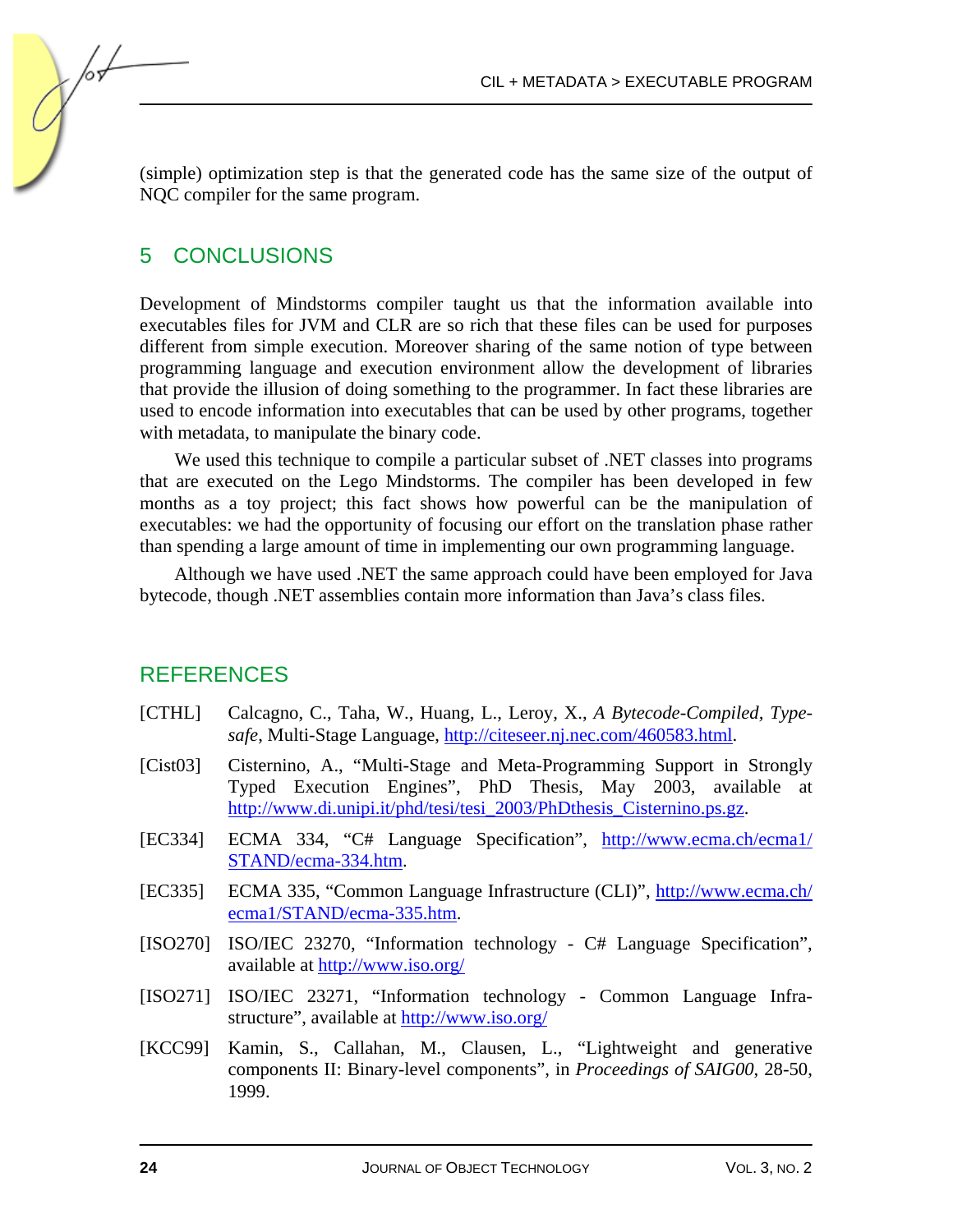- [MaYo01] Masuhara, H., and Yonezawa, A., "Run-time Bytecode Specialization: A Portable Approach to Generating Optimized Specialized Code", in *Proceedings of Programs as Data Objects, Second Symposium,* PADO 2001.
- [TSNP02] Tanter, E., Ségura-Devillechaise, M., Noyé, J., Piquer, J., "Altering Java Semantics via Bytecode Manipulation", in *Proceedings of Generative Programming and Component Engineering (GPCE)*, LNCS 2487, 283-298, 2002.
- [Krall98] Krall, A., "Efficient JavaVM Just-in-Time Compilation", *International Conference on Parallel Architectures and Compilation Techniques*, ed. Jean-Luc Gaudiot, North-Holland, Paris, 1998, pp. 205-212.
- [CistCFR] Cisternino, A., "CLIFileReader library", [http://dotnet.di.unipi.it/](http://dotnet.di.unipi.it/MultipleContentView.aspx?code=103) [MultipleContentView.aspx?code=103.](http://dotnet.di.unipi.it/MultipleContentView.aspx?code=103)
- [LiYe99] Lindholm, T., and Yellin, F., *The Java™ Virtual Machine Specification*, Second Edition, Addison-Wesley, 1999.
- [HaLP99] Hautop, H., Lund, and Pagliarini, L., "Robot Soccer with LEGO Mindstorms", *Lecture Notes in Computer Science* 1604, 1999, [http://mindstorms.lego.com/eng/community/resources/default.asp.](http://mindstorms.lego.com/eng/community/resources/default.asp)
- [OCVM] OCaml VM[, http://pauillac.inria.fr/~lebotlan/docaml\\_html/english/.](http://pauillac.inria.fr/~lebotlan/docaml_html/english/)
- [Rog97] Rogerson, D., *Inside COM*, Microsoft Press, Redmond, Wa, 1997.
- [NQC] "NQC" web sit[e, http://www.baumfamily.org/nqc/.](http://www.baumfamily.org/nqc/)
- [TinyVM] "TinyVM" web site, [http://tinyvm.sourceforge.net/.](http://tinyvm.sourceforge.net/)
- [LegoSdk] Lego Mindstorms SDK, [http://mindstorms.lego.com/eng/community/](http://mindstorms.lego.com/eng/community/resources/default) [resources/default.](http://mindstorms.lego.com/eng/community/resources/default)

 $\sqrt{\frac{1}{2}}$